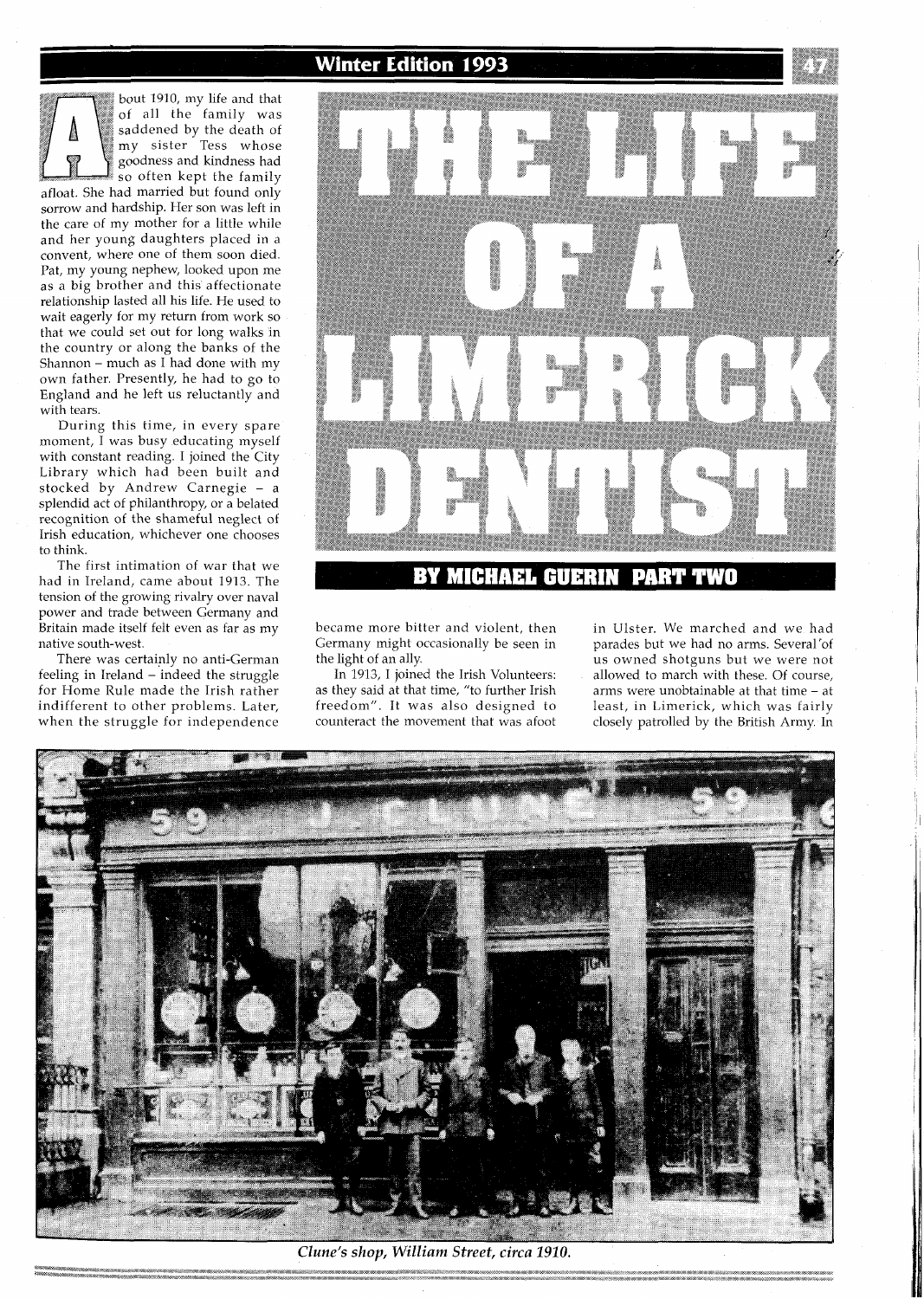#### **The Old Limerick Journal**



Bank Place, c. 1920.

the country places, of course, it was a different matter.

The first experience I remember of the landing of arms was early in 1914. At the time, I was in Dublin, staying with a cousin who was also in the Volunteers.

One morning he said to me: "There is a shipment of arms coming this afternoon. They were bringing it in at Howth".

We prepared to set out but, before we left, we heard that warning had reached the British who at once sent off a detachment of the King's Own Scottish Borderers to intercept the shipment.

Shortly after this, we heard that the ship had landed the arms at another place and had delivered the rifles: they were received with ecstatic joy.

In the meantime, the Borderers, returning from their fruitless sortie, were met by a very large crowd at Batchelor's Walk where the people obstructed the roadway. The officers warned them to clear the way but the crowd surged nearer. A volley was fired over their heads and the movement of the crowd ceased but the people did not disperse. Finally, the soldiers were ordered to fire into the crowd: one little boy was killed and a number wounded.

'This incident created a great deal of hostility. War with Germany was declared soon afterwards and almost immediately the Borderers were sent to France. The people lined the streets and bade them a dreadful farewell with jeers and curses, spitting on them as they passed by and pelting them with

rubbish. Even though I shared these feelings and remember now the hopeless bitterness of the Irish people at that time, yet it is a terrible thing to consider that many of these men were going to their deaths with these images in their minds.

The British Government had promised John Redmond that if he could persuade the Irish people to support the war, Home Rule would be guaranteed when peace was declared. It must be considered as a tribute to Redmond's immense popularity and the trust he inspired, that he was able (even temporarily) to turn the anti-British tide into such reversing channels that Irishmen actually agreed to wear a British uniform and fight in the British Army.

Early in 1915, he came to the Markets Field and I, with many others, listened, enraptured, as he called to us: "If any young man here wants to serve the cause of Ireland, let him fight for the cause of Belgium and the rights of small countries".

Fired by his enthusiasm and his promises, I joined up immediately with thousands of others from every corner of the country. This reaction was not universal and many saw the war as an opportunity for a renewal of the struggle for complete independence from a warpreoccupied England.

The men of the Sixteenth Irish Division had been brought together from every part of the south and we came to Dublin in the summer of 1915. I remember the day we marched to the transport ships; the streets were crowded

with people laughing, crying and cheering. The war was accepted with mixed feelings by the Irish people; many pinned their hopes upon it as the means of bringing Ireland into the bright hope of independence. All this was to change later, but we went away on a great wave of acclamation. We were the young heroes who would finally break the chains binding Caithleen ni Houlihan.

I was sent to Aldershot for my training, only to find that neither uniform nor arms were available for us. The powersthat-be gave me a khaki jacket which I wore with my own trousers and overcoat. Eventually, I was issued with a pair of trousers but I wore my own overcoat for several months. When I was issued with a coat, I sold my old one for a pound.

In September, 1915, we were already formed into Irish divisions. Redmond had wanted Irish brigades but was told that this was not possible. The men from Southern Ireland were in the Sixteenth and those from Ulster in the Twenty-Ninth. There was also the prestigious South-Irish Fourth Division - for, of course, horses were still being used for war. The belief that horses must always eventually take over from the infantry, died very hard indeed. The idea of a triumphant cavalry still reigned and the stark reality of the trenches and their unimaginable horrors was not yet suspected. Generals French and Haig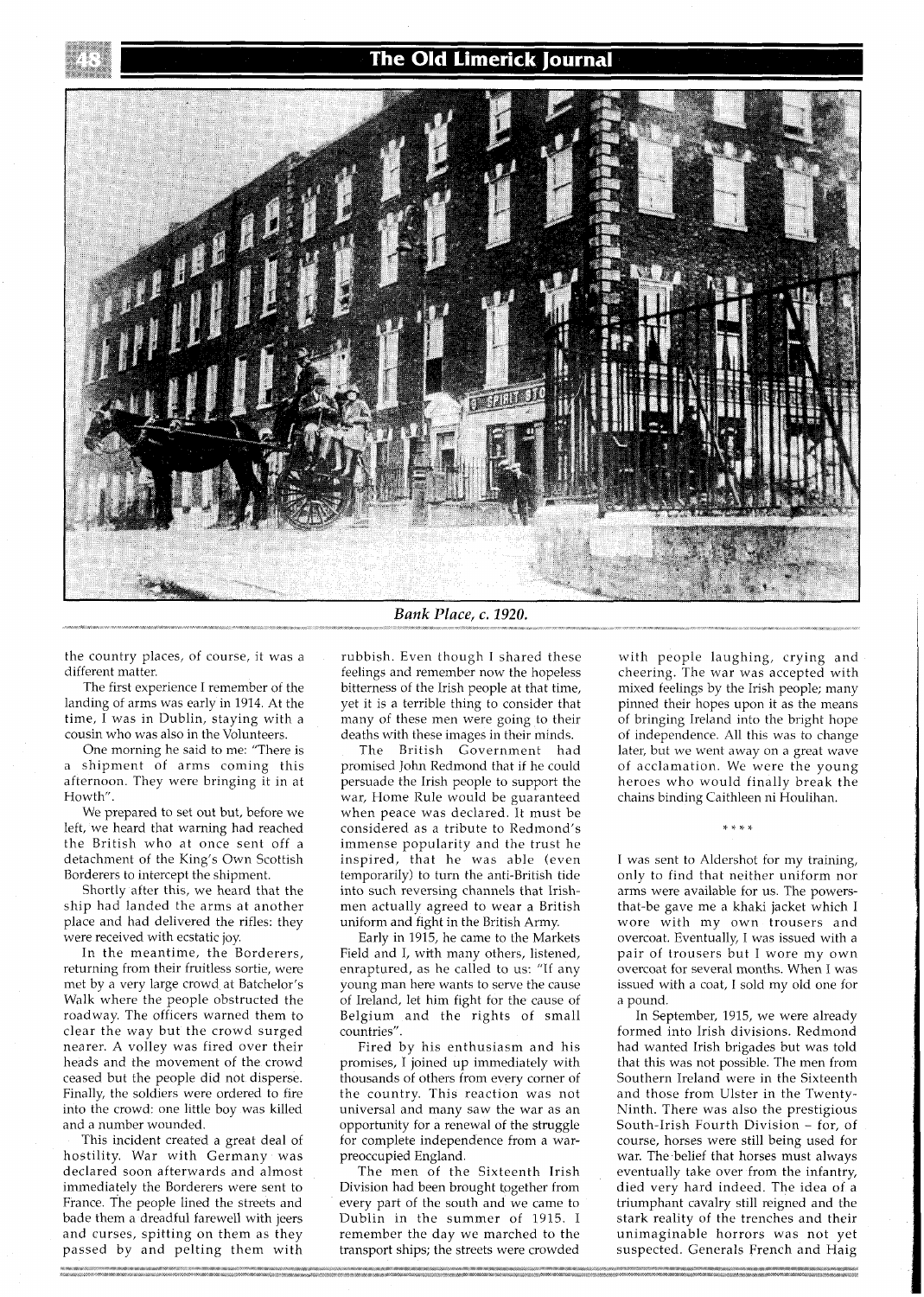## **Winter Edition 1993**



O'Connell Street, at the turn of the century.

were after all old cavalry men and still lived in the past before the coming of the machine-gun and its raking devastation.

None of us thought that the war would last very long. After all, were not men coming from all over the world to fight for the Allies? How could Germany resist such pressure? Finally, it was widely held that as the Germans were all conscripts and the English soldiers volunteers, the latter were inevitably superior. Was not one volunteer worth ten pressed men? Of course, this was all ignorant enthusiasm based on total ignorance of what lay before us: the world we knew was to be utterly destroyed.

On Christmas Eve, I found myself in France and more exactly in Boulogne. From the moment of landing, we were drenched through by relentless rain which set our tents and gear awash with mud. Later, we moved to the outskirts of Abbeville where we were lodged in barns, where though still cold and fairly miserable, we settled down, and managed to keep as dry as possible.

In fact, I took very little notice of conditions but relied on my youth and fitness to carry me through. I never had as much as a cold all the time I was in the army, but that winter an abscess developed on a molar tooth which nearly drove me mad with pain. I reported to the doctor, but he said that he had no means of extracting the tooth and advised me to go to the casualty clearingstation. Wasting no time, I hastened

down there. A sergeant in the R.A.M.C. came out and listened to my tale of woe but shook his head.

"Sorry, lad, but you have missed the dentist, I'm afraid. He won't be around again for about six weeks".

He was starting to walk away as I groaned and nursed my jaw then turned back, hesitating.

"I'll tell you what,  $-$  I'll take it out for you. There are two or three forceps around and I've often watched extractions. Of course, I've no chloroform to give you. Do you think you could stand it?"

I had no idea whether I could bear the pain of getting rid of the tooth, but I did know I could not bear the agony of keeping it. The sergeant took my dismal nod as agreement and motioned me to sit down on a wooden crate at the same time yelling for two or three soldiers to come and hold me down. In the next few minutes, I was convinced he would end by breaking my jaw, but he succeeded in pulling out the tooth, roots and all. I thanked him and went back to my billets where a couple of days later I felt none the worse.

Meantime, army life absorbed me into itself. I was given a job in the company office where I sorted out and delivered mail. I must say I enjoyed those early days delivering the letters up and down the lines, for I often met old friends and there was always news or rumours of what was happening in various parts of the front.

Generally speaking, we were all in fair heart when we went up the line but it was harder to maintain a brave spirit and a steady head at the front. It was the dreadful noise of the bombardments, day and night, that ate away at the nerves.

The nights were worse than the days. I think it was perhaps because one still somehow expected the nights to bring a little peace: man's ancient memories die hard. The eerie illumination of the Verey lights was followed by the whistling and the whining of the shells and the fearful crash of the explosions. The most robust and youthful health was hardly proof against these continued shocks. We were all afraid - and if any man, then or since, said he was not afraid, then I would not believe him. Neither do I believe that it was courage that kept the majority of us there: the simple truth was that we had no choice.

At this particular time, in my sector, the casualties were not great. Men were killed, of course, every day and night and not only by shell and bullets. Deep craters were formed which filled with rainwater and mud: a death-trap for a man weighed down by his gear. I knew several who died that way and I thought that it was a long, long journey to travel only to drown in a muddy hole.

At one place, Givenchy, we counterattacked and won quite a victory, gaining all of three hundred yards of shell-holed ground! Of course, these little skirmishes and hundreds of others, were simply the army's way of marking time. A great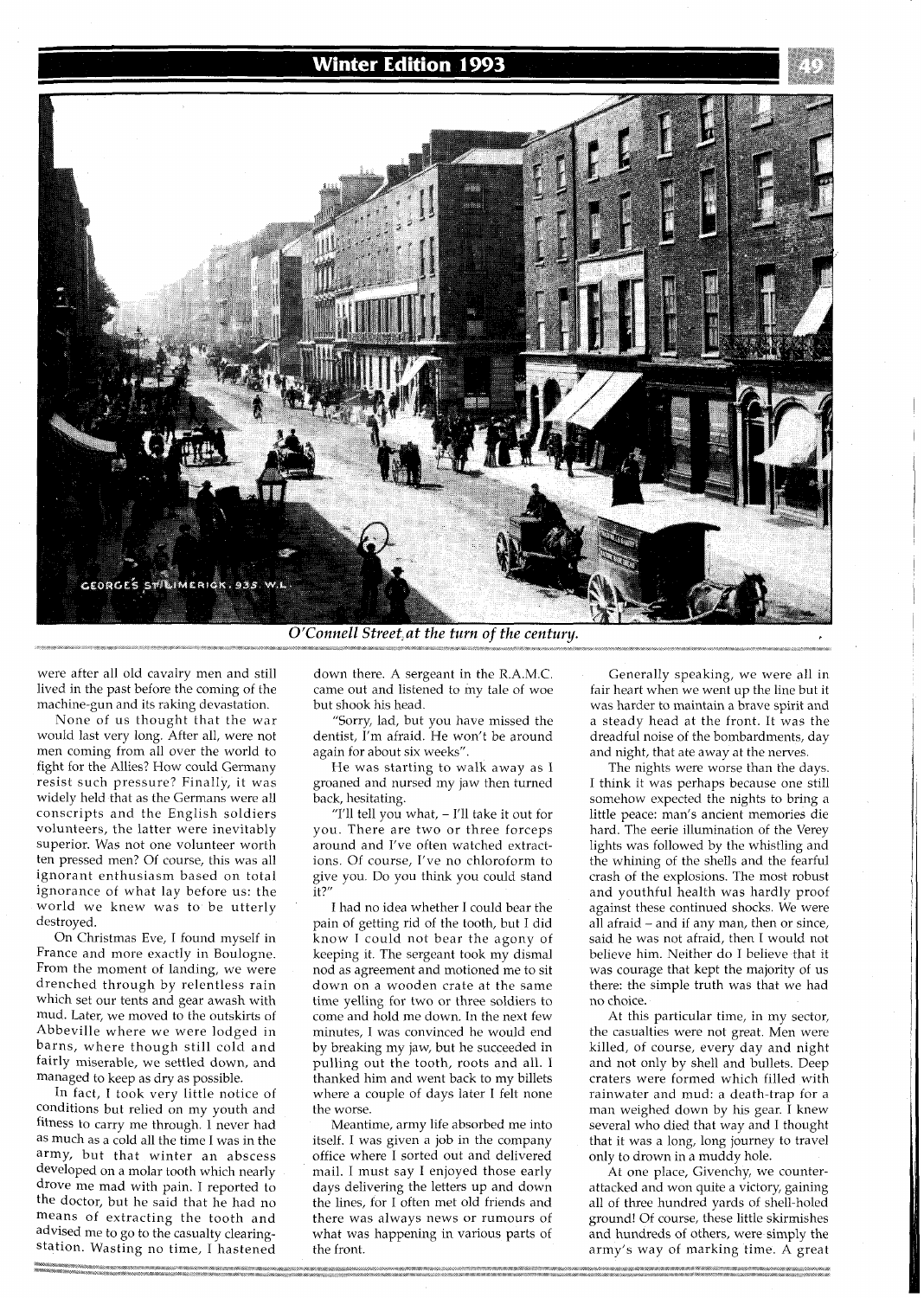## **The Old Limerick Journal**

attack was being planned with a massive gathering of men and arms which was to take place around the Somme.

Soon after the battle began, the Ulster Division went in and was promptly and almost completely wiped out. My own division arrived there in August and I remember the weather was very hot and humid. The slaughter was well under way although we had no idea of the monstrous size of the casualty lists: knowing those of our own section was devastating enough.

Rumour ran wild, however, and by this means we pieced together some vague notion of what was happening. I was talking one day to the driver of the brigade-major and he told me that the army command simply did not know what to do with the unending masses of the dead - not to speak of the wounded. I have often wondered about the fearful paralysis that seemed to take hold of the minds of these commanders. Why and how could they continue to send ever more and more men across land where they might fall at every step and under the direct sights of countless machineguns. No Man's Land, indeed!

I cannot pretend to recall with any clarity what were my own feelings as I went over the top. They served out a good ration of dark, strong rum to every man. This, taken after nights of broken sleep and stressful days was generally sufficient to dampen fear and deaden immediate sensations. Some men refused  $it$  – for all kinds of reasons – and when this happened, there was always another man eager to drink a double share. In addition, of course, we were urged forward by mounting tension and excitement, the proximity of many close comrades, the exhortations of the officers who led us and finally by the sheer fatal inevitability of the action.

The noise of the guns remains as the over-riding memory. It was necessary to lip-read, for you could not hear the voice of the next man in line. This unceasing pandemonium continued, on one occasion, for six weeks. Many men lost their hearing, many had impaired ear-drums and many others suffered irreparable damage to their nerves which made them unfit to live a normal life after the war.

Many of my friends from home had been killed, wounded or separated from me in one way or another. Regimental identities disappeared as the casualties mounted and when men returned after convalescence or leave, they were sent to whatever part of the line needed reenforcement. In the midst of this constant movement, the importance of comradeship still remained. Friendships were quickly made in those conditions of unbelievable pressure and strain. One achieved a closeness and harmony of mind with those brief friendships of the trenches that a life-time of civilian acquaintance could never give.

There was, of course, a particular sharpness in the pain of losing a childhood friend. I remember one of my boyhood pals, a young fellow from my own parish in Limerick, called Cull Carroll. One day, he came back from a sortie in a strangely triumphant and confident mood.

"I'll never be killed now, I'm convinced of that, Michael", he said. "After what we've been through today, I'd not be afraid of hell itself".

The very next morning, he was shot dead as he stood on guard at the parapet. He was a great footballer and very popular at home: his death was a great sorrow to me.

Presently, the preparations began for Passchaendael. There were all kinds of stories going up and down the lines. The French had suffered frightful losses and we heard that in certain sectors they had mutinied and refused to fight. We even heard that some British soldiers had put down their arms but we did not place much credence in this. Since then, we know that this sad and baffling episode did take place: one more melancholy piece in the great desperate jigsaw.

As for myself, I was merely, there, becoming ever more bewildered by the ghastliness of everything. The beautiful simplicity of John Redmond's rallying cry and our glad response, seemed to belong to another century, another life. Further off still, like an infinitely distant dream, was the column of children marching proudly with their wooden rifles to the gentle command of the teacher, as she played the stirring strains of "O'Donnell Abu".

Looking back, I feel only the deepest compassion for the French and all others who revolted in despair against the bloodbath. At the time, however, despite my misery and bafflement, mutiny remained for me the unthinkable act. Nevertheless, I would always be chary of passing judgement on the acts of soldiers at the height of war. Societies have to choose: they must make war no longer or they must forbear to pass judgement on the men they have bludgeoned into military machines and thrown into unspeakable situations.

\* \* \* \*

I had no personal experience of gas but we were sent up the line to replace the Dublin Fusiliers who had been through an attack. They were all lying out on blankets, spread along the footpath, coughing, retching and spitting blood. In the distance, we saw the drifting clouds of gas which those boys had been breathing and we knew how useless were the masks which had been issued to us. I believe they copied the German masks later, but in any case, I never had to wear one in action since gas soon showed itself to be a dangerous and perfidious weapon.

That day, was Easter Sunday, 1916. Little did any of us realise what was happening in Dublin on that fateful day. Later, the Germans began putting up great placards: "Your women and children are being murdered in Dublin!" Indeed, at this time, the Germans were trying to form an Irish brigade from among the prisoners they had taken, but with little success.

Save for exceptional periods of bombardments, we were fairly reasonably fed; the diet was monotonous but we were not greatly troubled by the quality of rations, so long as they were in sufficient quantity. Hot sweet tea could always be brewed up and with'our cigarettes, made up for most deficiencies. When, later, I read Remarquès, All Quiet *on the Western Front,* I was appalled at his account of the miserable diet of the German soldiers, in comparison with our own. He relates that they were always glad to raid an enemy trench on the chance of finding food.

A far greater problem than food was the unceasing struggle with lice. These creatures made a complete conquest of every soldier, invading every part of his body, hair and clothing. Once a month, we went down to the bath-house and were given a change of linen, but it was quite useless: we bathed in old wooden tubs and the lice were waiting for us in all the cracks and crannies above the water line.

Winter was the dreadful time. We lived, drenched through, standing in icy water; foot rot, trench foot, gangrene, whatever the name you give, was the penalty for neglect. Some men, allowed their toes to rot, in hope of discharge. This ploy worked at the beginning but soon became an offence punishable by court martial.

We had entered the world of underground animals, and since we could not displace them, we had to live with them. They, in turn, lived around and upon us. We were there living in conditions that were probably a great deal worse than those of our primitive ancestors, while at the same time, into our hands were placed the most sophisticated weapons of that day for the destruction of other men. Perhaps the conscientious objectors, who refused to play this obscene and paradoxical game, were in the end proved to be the only sane men.

I feel certain that this degrading existence, continued for so long, was as responsible for the breakdown of nerve and spirit as were the bullets and shells. The very young and the very healthy were perhaps better able to shake off this experience, but for the older and the weaker, it was devastating. We know that many became unemployable after the war and some were quite unfit for the ordinary routine of domestic life. Many took to the wandering life of the misfit and the tramp and these also should be added to the casualty lists.

No home leave was granted to any man from Southern Ireland during the years I spent in France. I heard of men who had previously been granted home leave and had never returned.

One day, in October, 1917, somewhere